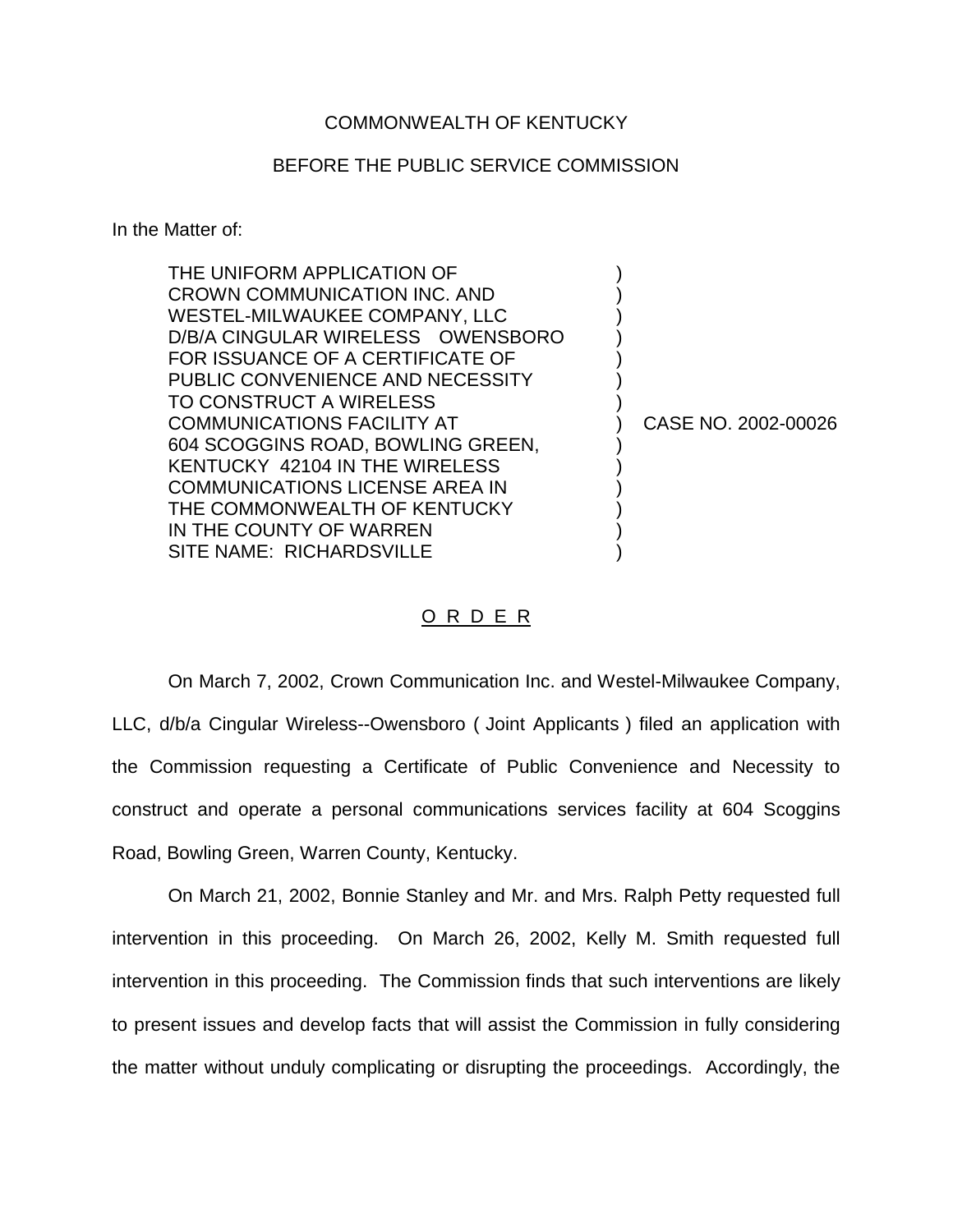requests for full intervention by Bonnie Stanley, Mr. and Mrs. Ralph Petty, and Kelly M. Smith should be granted.

The Commission finds that the City-County Planning Commission of Warren County ( Planning Unit ) has registered with the Commission for the right to regulate cell sites. On April 18, 2002, the Planning Unit met and approved a wireless telecommunications facility to be located at 604 Scoggins Road, Bowling Green, Kentucky.

The Commission, on its own motion, has scheduled a hearing in this case on June 20, 2002 at 9:00 a.m., Eastern Daylight Time, in Hearing Room 1 of the Commission s offices at 211 Sower Boulevard, Frankfort, Kentucky.

If Bonnie Stanley, Mr. and Mrs. Ralph Petty, or Kelly M. Smith wishes to appear at the hearing in opposition to the proposed facility, he or she should so notify the Commission in writing within 10 days of the date of this Order, with a copy to all parties of record. If no statement from Bonnie Stanley, Mr. and Mrs. Ralph Petty, or Kelly M. Smith of his or her intent to appear at the hearing and present evidence against the proposed facility is received within 10 days of the date of this Order, the hearing shall be cancelled without further Order.

The issues to be addressed by the Commission at the hearing are engineering, design, and construction of the proposed facility, jurisdictional safety issues, and the public necessity for the construction and operation of the cellular tower.

IT IS THEREFORE ORDERED that:

1. The requests of Bonnie Stanley, Mr. and Mrs. Ralph Petty, and Kelly M. Smith to fully intervene are granted.

-2-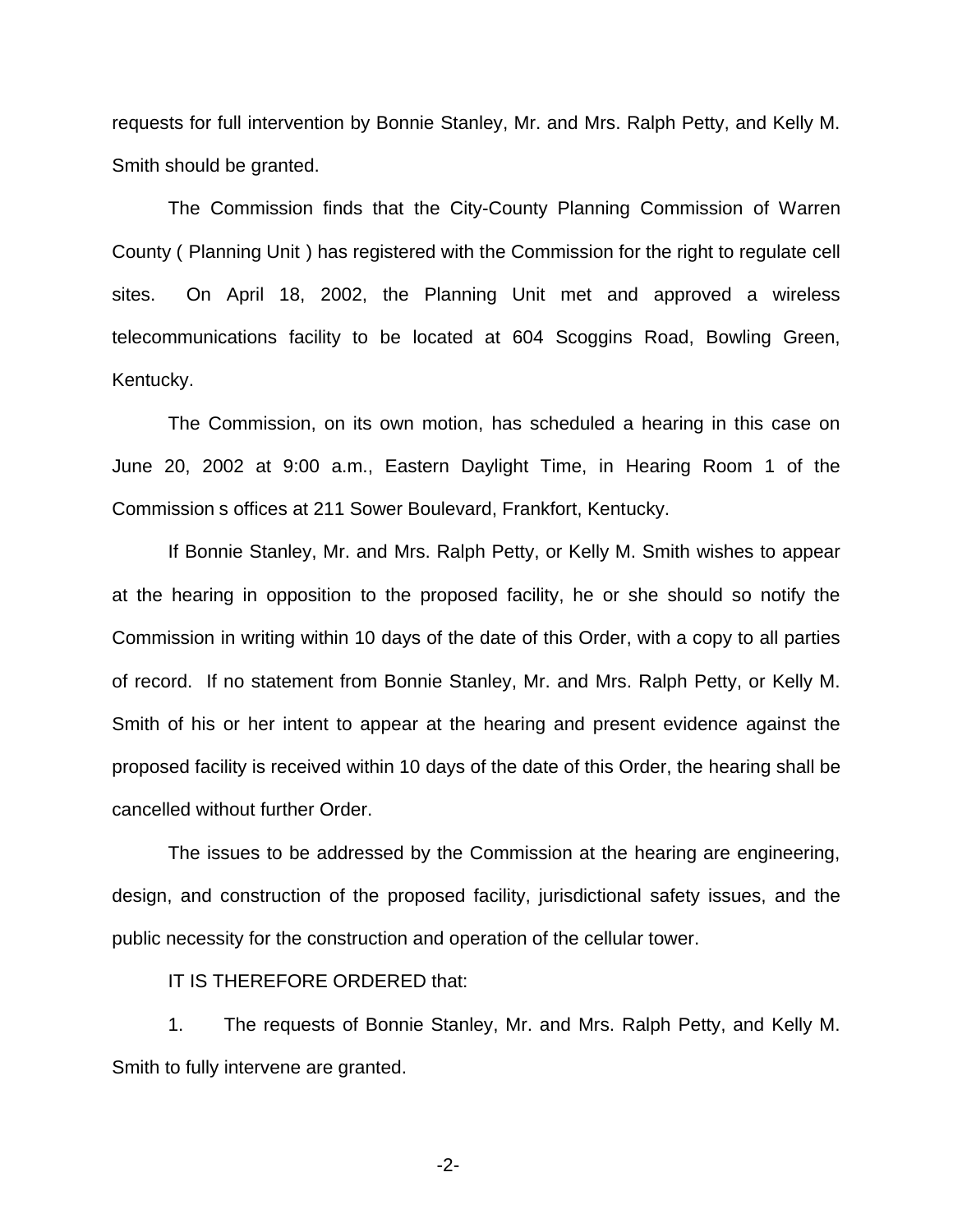2. Bonnie Stanley, Mr. and Mrs. Ralph Petty, and Kelly M. Smith shall each be entitled to the full rights of a party and each shall be served with Commission s Orders and with filed testimony, exhibits, pleadings, correspondence, and all other documents submitted by the parties after the date of this Order.

3. Should Bonnie Stanley, Mr. and Mrs. Ralph Petty, and Kelly M. Smith file documents of any kind with the Commission during the course of these proceedings, they shall also serve a copy of said documents on all parties of record.

4. A hearing on the proposed wireless telecommunications facility is scheduled for June 20, 2002 at 9:00 a.m., Eastern Daylight Time, in the Commission s offices at 211 Sower Boulevard, Frankfort, Kentucky.

5. Within 10 days of the date of this Order, Bonnie Stanley, Mr. and Mrs. Ralph Petty, and Kelly M. Smith shall file a statement of intent to appear and present evidence in opposition to the proposed wireless telecommunications facility. The statement shall contain a brief summary of the evidence to be offered. If no notice of intent to appear and present evidence in opposition to the proposed wireless telecommunications facility is filed with the Commission within 10 days of the date of this Order, the hearing shall be cancelled and the matter submitted to the Commission on the existing record without further Order herein.

6. In regard to this uniform application, proceeding, and hearing, it is understood and ordered that the Federal Communications Commission has exclusive jurisdiction over issues regarding radio frequency emissions, including radio frequency interference. 47 U.S.C. § 332(c) and Southwestern Bell Wireless, Inc. v. Johnson County Bd. of Education Commissioners, 199 F.3d 1185 (10th Cir. 1999).

-3-